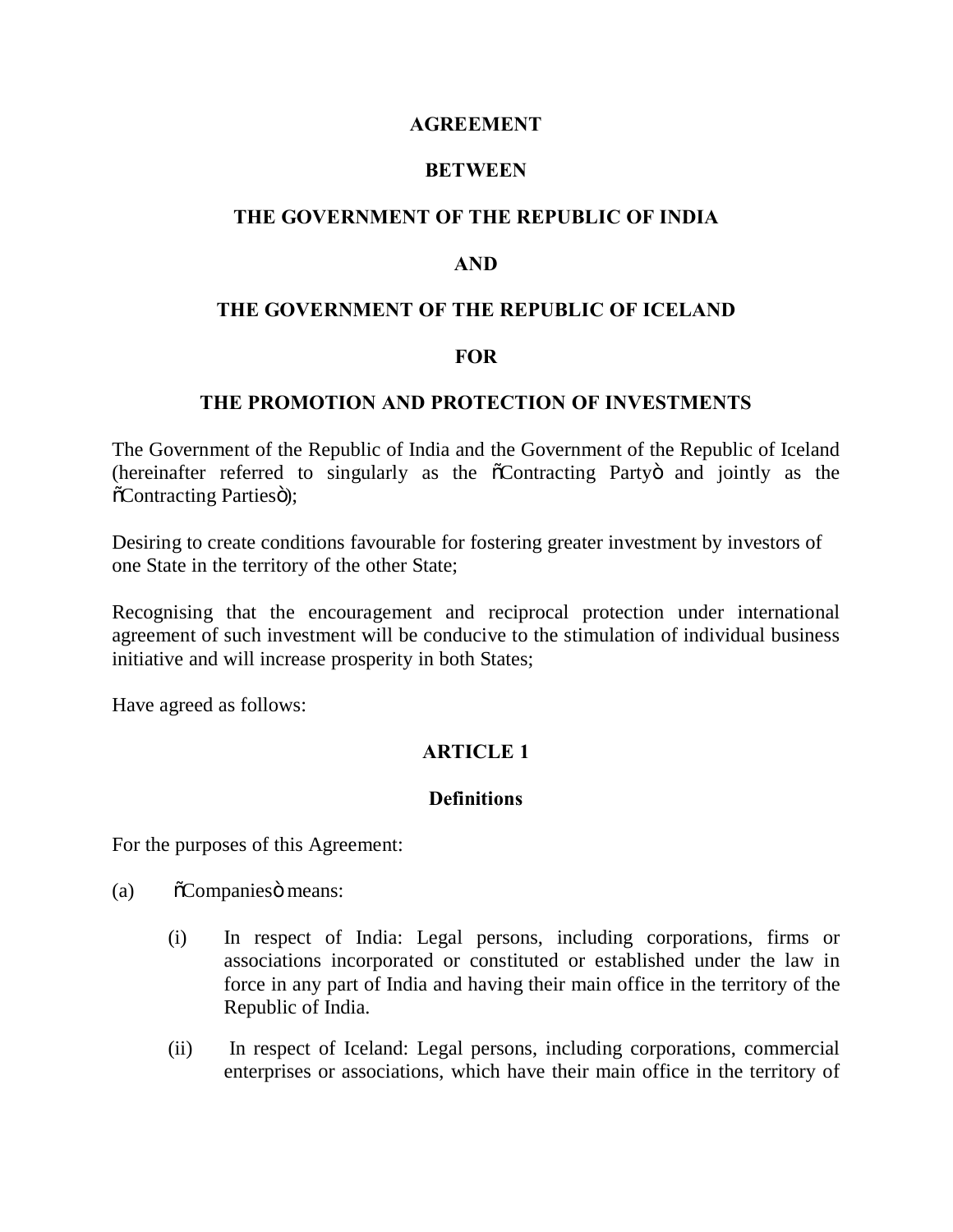the Republic of Iceland, and are incorporated or constituted and operate in accordance with the laws and regulations of the Republic of Iceland.

(b)  $\tilde{\text{o}}$  Dinvestmento means every kind of asset established or acquired, including changes in the form of such investment, in accordance with the national laws of the Contracting Party in whose territory the investment is made and in particular, though not exclusively, includes:

- (i) movable and immovable property as well as other rights such as mortgages, liens or pledges;
- (ii) shares in and stock and debentures of a company and any other similar forms of participation in a company;
- (iii) rights to money or to any performance under contract having a financial value;
- (iv) intellectual property rights, in accordance with the relevant laws of the respective Contracting Party;
- (v) business concessions conferred by law or under contract, including concessions to search for, extract, cultivate or exploit natural resources.

(c) —  $\tilde{\text{O}}$  investors cmeans any national or company of a Contracting Party, who has made investment in the territory of other Contracting Party;

- (d)  $\tilde{\text{o}}$ Nationals means:
	- (i) in respect of India: persons deriving their status as Indian nationals from the law in force in India;
	- (ii) in respect of Iceland: Natural persons having Icelandic citizenship in accordance with the Republic of Iceland´s legislation.

(e) <sup>6</sup>Returns i means the monetary amounts yielded by an investment such as profit, interest, capital gains, dividends, royalties and fees.

- (f)  $\tilde{0}$  Territory $\tilde{0}$  means:
	- (i) in respect of India: the territory of the Republic of India including its territorial waters and the airspace above it and other maritime zones including the Exclusive Economic Zone and continental shelf over which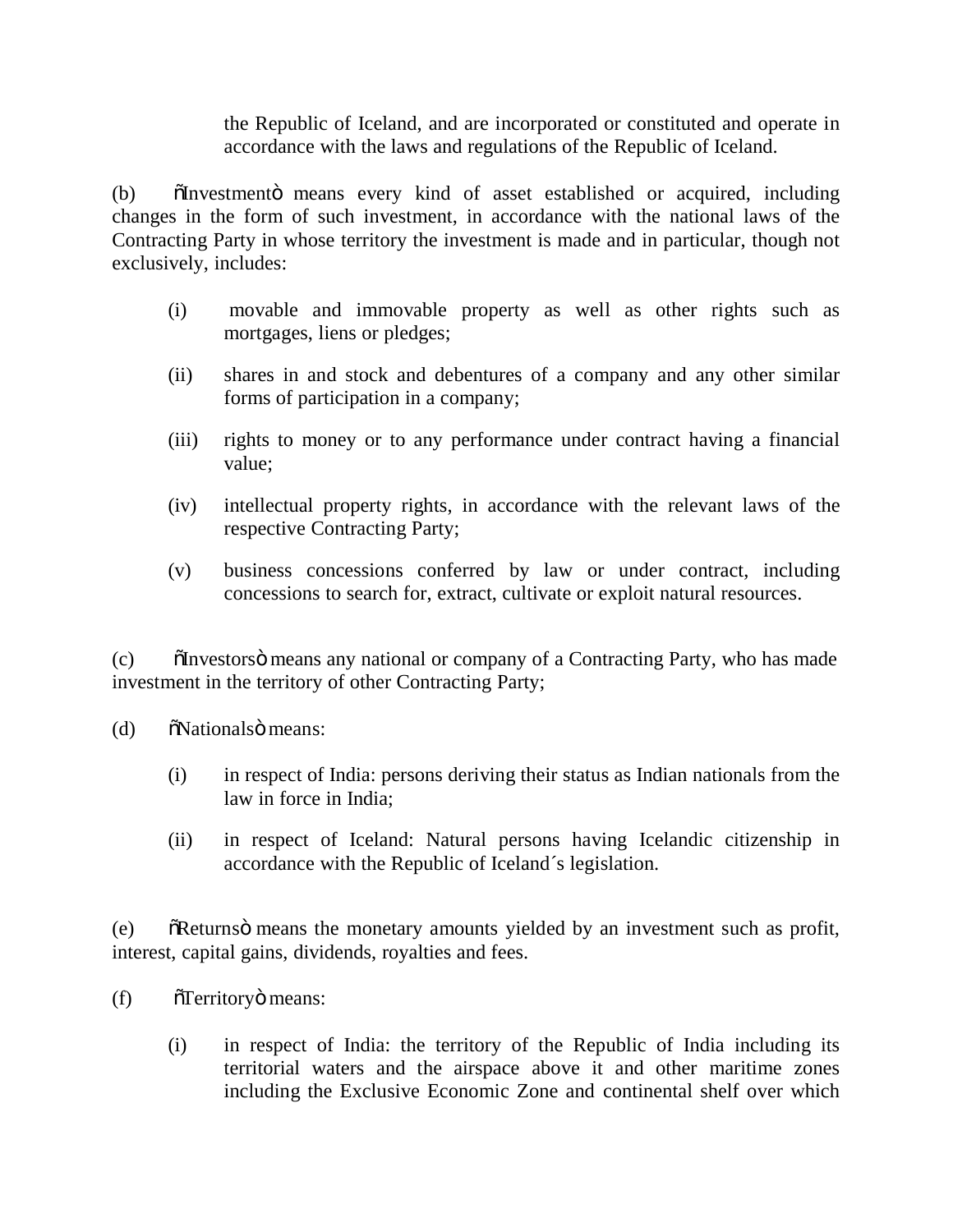the Republic of India has sovereignty, sovereign rights or exclusive jurisdiction in accordance with its laws in force, the 1982 United Nations Convention on the Law of the Sea and international law.

(ii) in respect of Iceland: the territory of the Republic of Iceland and includes the maritime areas adjacent to the coast of the Republic of Iceland, *i.e.* the territorial sea, the exclusive economic zone and the continental shelf, to the extent to which the Republic of Iceland may exercise sovereign rights or jurisdiction in those areas according to international law.

### **ARTICLE 2 Scope of the Agreement**

This Agreement shall apply to all investments made by investors of either Contracting Party in the territory of the other Contracting Party, accepted as such in accordance with its laws and regulations, whether made before or after the coming into force of this Agreement.

## **ARTICLE 3 Promotion and Protection of Investment**

(1) Each Contracting Party shall encourage and create favourable conditions for investors of the other Contracting Party to make investments in its territory, and admit such investments in accordance with its laws and policy.

(2) Investments and returns of investors of each Contracting Party shall at all times be accorded fair and equitable treatment and shall enjoy full protection and security in the territory of the other Contracting Party.

# **ARTICLE 4 National Treatment and Most-Favoured-Nation Treatment**

(1) Each Contracting Party shall accord to investments of investors of the other Contracting Party, treatment which shall not be less favourable than that accorded either to investments of its own or investments of investors of any third State.

(2) In addition, each Contracting Party shall accord to investors of the other Contracting Party, including in respect of returns on their investments, treatment which shall not be less favourable than that accorded to investors of any third State.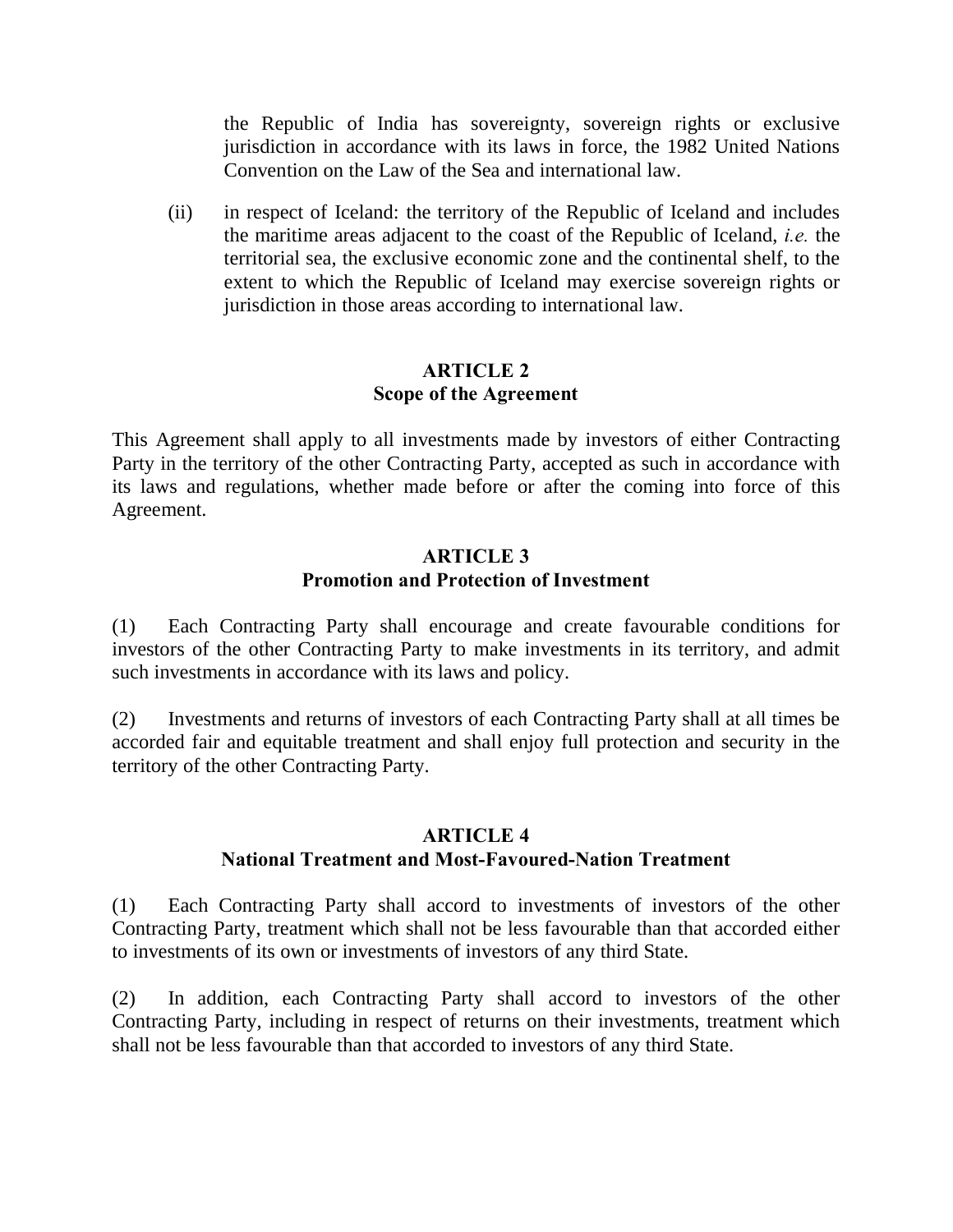(3) If either Contracting Party accords special advantages to investors of any third State by virtue of an agreement establishing a free trade area, a customs union, a common market or a similar regional organisation, it shall not be obliged to accord such advantages to investors or investments of investors of the other Contracting Party.

(4) The provisions of paragraphs (1) and (2) of this Article shall not be applicable to tax measures. Nothing in this Agreement shall affect the rights and obligations of either Contracting Party derived from any tax convention. In the event of any inconsistency between the provisions of this Agreement and any tax convention, the provisions of the latter shall prevail.

# **ARTICLE 5 Expropriation\***

(1) Investments of investors of either Contracting Party shall not be nationalised, expropriated or subjected to measures having effect equivalent to nationalisation or expropriation (hereinafter referred to as  $\tilde{\alpha}$  expropriation  $\ddot{\alpha}$ ) in the territory of the other Contracting Party except for a public purpose in accordance with law on a nondiscriminatory basis and against fair and equitable compensation. Such compensation shall amount to the genuine value of the investment expropriated immediately before the expropriation or before the impending expropriation became public knowledge, hichever is the earlier, shall include interest at a fair and equitable rate until the date of payment, shall be made without unreasonable delay, be effectively realizable and be freely transferable.

(2) The investor affected shall have right, under the law of the Contracting Party making the expropriation, to review, by a judicial or other independent authority of that Party, of his or its case and of the valuation of his or its investment in accordance with the principles set out in this paragraph. The Contracting Party making the expropriation shall make every endeavour to ensure that such review is carried out promptly.

(3) Where a Contracting Party expropriates the assets of a company which is incorporated or constituted under the law in force in any part of its own territory, and in which investors of the other Contracting Party own shares, it shall ensure that the provisions of paragraph (1) of this Article are applied to the extent necessary to ensure fair and equitable compensation in respect of their investment to such investors of the other Contracting Party who are owners of those shares.

For greater certainty, the Article on Expropriation shall be interpreted in accordance with the side letter annexed to this Agreement.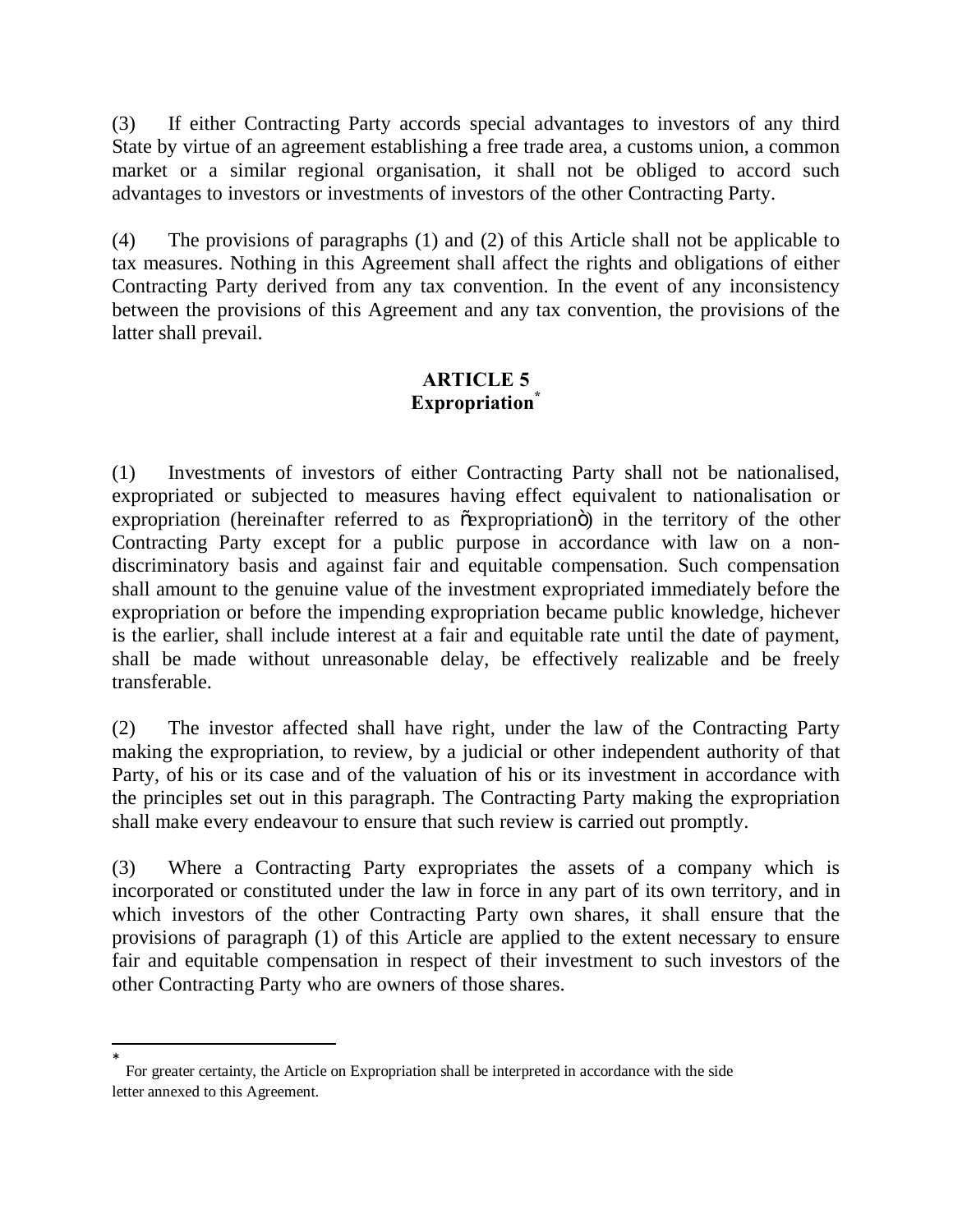# **ARTICLE 6 Compensation for Losses**

Investors of one Contracting Party whose investments in the territory of the other Contracting Party suffer losses owing to war or other armed conflict, a state of national emergency or civil disturbances in the territory of the latter Contracting Party shall be accorded by the latter Contracting Party treatment, as regards restitution, indemnification, compensation or other settlement, no less favourable than that which the latter Contracting Party accords to its own investors or to investors of any third State. Resulting payments shall be freely transferable.

### **ARTICLE 7 Repatriation of Investment and Returns**

(1) Each Contracting Party shall permit all funds of an investor of the other Contracting Party related to an investment in its territory to be freely transferred, without unreasonable delay and on a non-discriminatory basis. Such funds may include:

- (a) Capital and additional capital amounts used to maintain and increase investments;
- (b) Net operating profits including dividends and interest in proportion to their share-holdings;
- (c) Repayments of any loan including interest thereon, relating to the investment;
- (d) Payment of royalties and services fees relating to the investment;
- (e) Proceeds from sales of their shares;
- (f) Proceeds received by investors in case of sale or partial sale or liquidation;
- (g) The earnings of citizens/nationals of one Contracting Party who work in connection with investment in the territory of the other Contracting Party.

(2) Nothing in paragraph (1) of this Article shall affect the transfer of any compensation under Article 6 of this Agreement.

(3) Unless otherwise agreed to between the parties, currency transfer under paragraph (1) of this Article shall be permitted in the currency of the original investment or any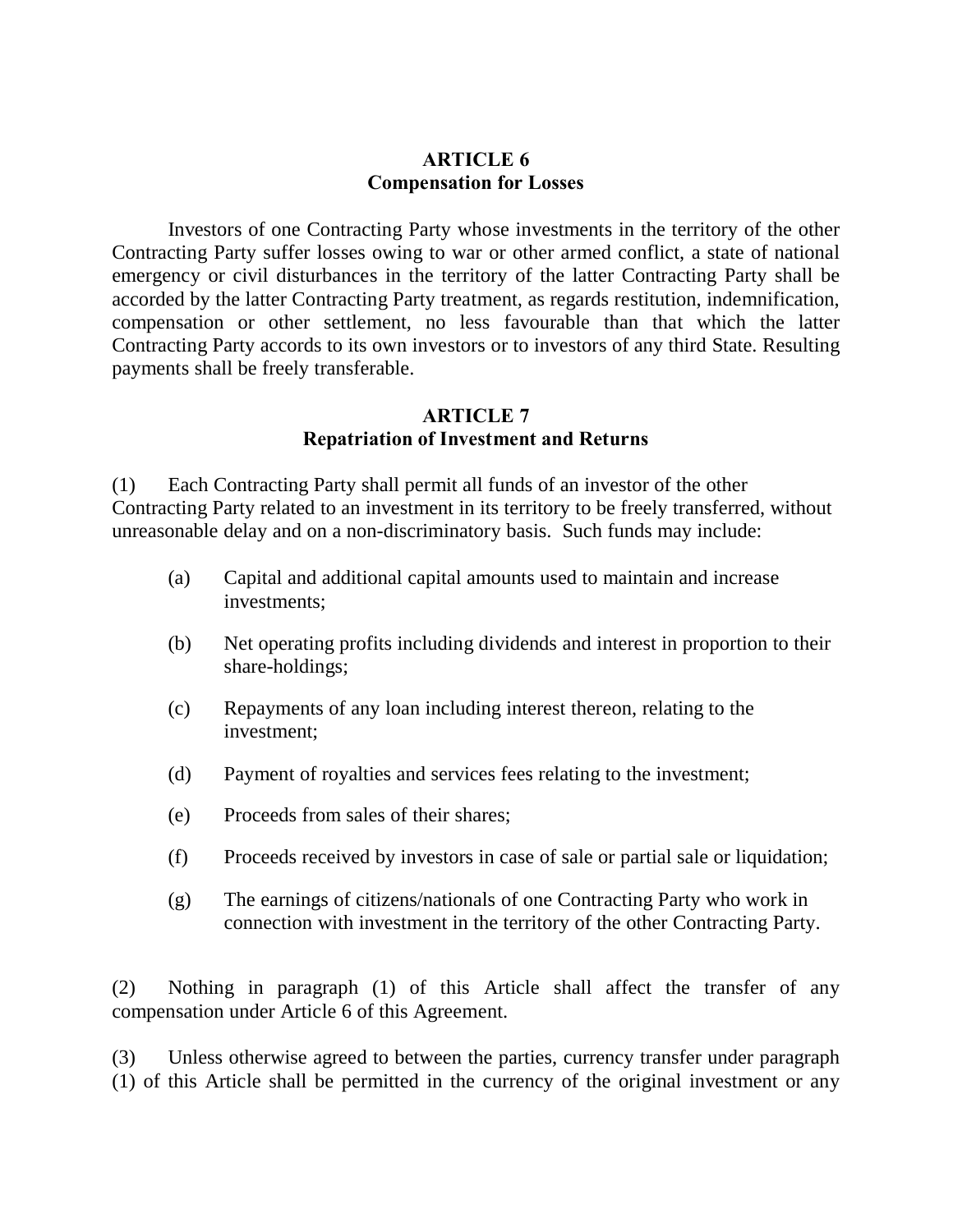other convertible currency. Such transfer shall be made at the prevailing market rate of exchange on the date of transfer.

(4) In case of serious balance of payments difficulties or the threat thereof, each Contracting Party may temporarily restrict transfers provided that such a Contracting Party implements measures or a programme in accordance with internationally recognized standards. These restrictions should be imposed on an equitable, nondiscriminatory and in good faith basis.

## **ARTICLE 8 Subrogation**

Where one Contracting Party or its designated agency has guaranteed any indemnity against non-commercial risks in respect of an investment by any of its investors in the territory of the other Contracting Party and has made payment to such investors in respect of their claims under this Agreement, the other Contracting Party agrees that the first Contracting Party or its designated agency is entitled by virtue of subrogation to exercise the rights and assert the claims of those investors. The subrogated rights or claims shall not exceed the original rights or claims of such investors.

# **ARTICLE 9 Settlement of Disputes between an Investor and a Contracting Party**

(1) Any dispute between an investor of one Contracting Party and the other Contracting Party in relation to an investment of the former under this Agreement shall, as far as possible, be settled amicably through negotiations between the parties to the dispute.

(2) Any such dispute which has not been amicably settled within a period of six months may be submitted:

- (a) for resolution, in accordance with the law of the Contracting Party which has admitted the investment to that Contracting Party & competent judicial, arbitral or administrative bodies; or
- (b) to international conciliation under the Conciliation Rules of the United Nations Commission on International Trade Law, if both parties agree.

(3) Should the parties fail to agree on a dispute settlement procedure provided under paragraph (2) of this Article or where a dispute is referred to conciliation but conciliation proceedings are terminated other than by signing of a settlement agreement, the dispute may be referred to Arbitration. The Arbitration procedure shall be as follows: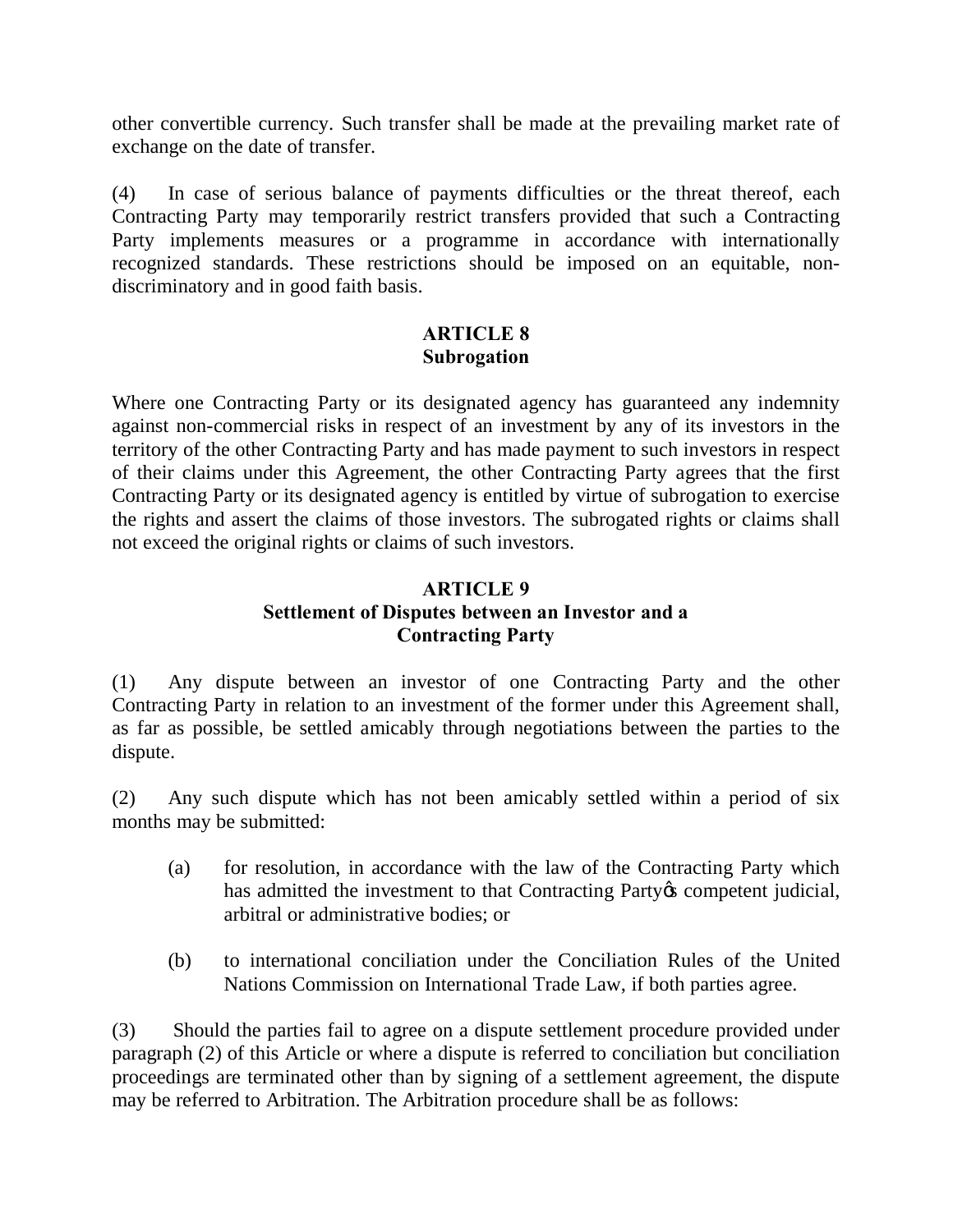- (a) If the Contracting Party of the investor and the other Contracting Party are both parties to the Convention on the Settlement of Investment Disputes between States and Nationals of other States, 1965 and the investor consents in writing to submit the dispute to the International Centre for the Settlement of Investment Disputes such a dispute shall be referred to the Centre; or
- (b) If both parties to the dispute so agree, under the Additional Facility for the Administration of Conciliation, Arbitration and Fact-Finding Proceedings; or
- (c) to an ad hoc arbitral tribunal by either party to the dispute in accordance with the Arbitration Rules of the United Nations Commission on International Trade Law, 1976, subject to the following modifications:
	- (i) The appointing authority under Article 7 of the Rules shall be the President, the Vice-President or the next senior Judge of the International Court of Justice, who is not a national of either Contracting Party. The third arbitrator shall not be a national of either Contracting Party.
	- (ii) The parties shall appoint their respective arbitrators within two months.
	- (iii) The arbitral award shall be made in accordance with the provisions of this Agreement and shall be binding for the parties in dispute.
	- (iv) The arbitral tribunal shall state the basis of its decision and give reasons upon the request of either party.

# **ARTICLE 10 Disputes between the Contracting Parties**

(1) Disputes between the Contracting Parties concerning the interpretation or application of this Agreement should, as far as possible, be settled through negotiation.

(2) If a dispute between the Contracting Parties cannot thus be settled within six months from the time the dispute arose, it shall upon the request of either Contracting Party be submitted to an arbitral tribunal.

(3) Such an arbitral tribunal shall be constituted for each individual case in the following way: Within two months of the receipt of the request for arbitration, each Contracting Party shall appoint one member of the tribunal. Those two members shall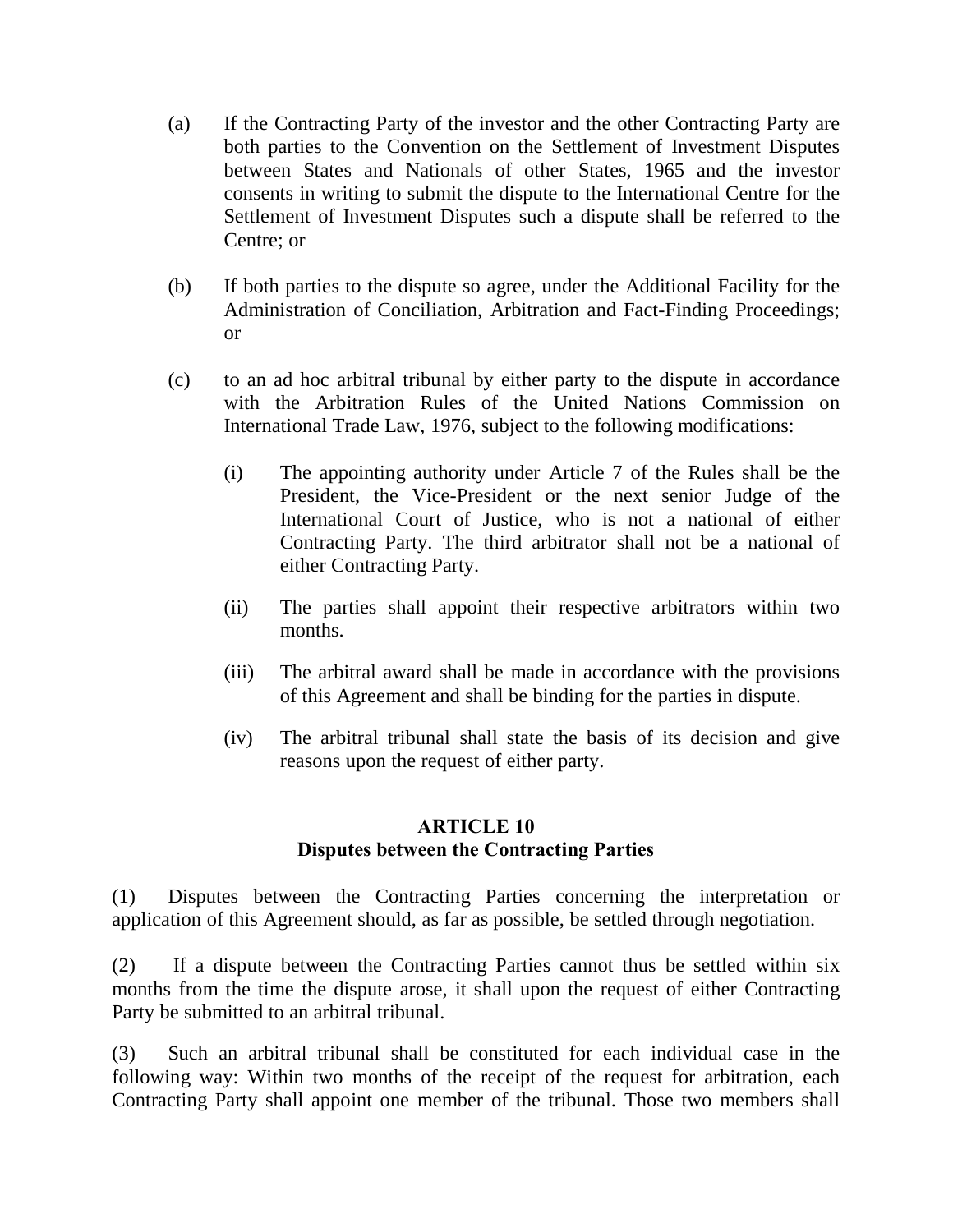then select a national of a third State who on approval by the two Contracting Parties shall be appointed Chairman of the tribunal. The Chairman shall be appointed within two months from the date of appointment of the other two members.

(4) If within the periods specified in paragraph (3) of this Article the necessary appointments have not been made, either Contracting Party may, in the absence of any other agreement, invite the President of the International Court of Justice to make any necessary appointments. If the President is a national of either Contracting Party or if he is otherwise prevented from discharging the said function, the Vice President shall be invited to make the necessary appointments. If the Vice President is a national of either Contracting Party or if he too is prevented from discharging the said function, the Member of the International Court of Justice next in seniority who is not a national of either Contracting Party shall be invited to make the necessary appointments.

(5) The arbitral tribunal shall reach its decision by a majority of votes. Such decisions shall be binding on both Contracting Parties. Each Contracting Party shall bear the cost of its own member of the tribunal and of its representation in the arbitral proceedings; the cost of the Chairman and the remaining costs shall be borne in equal parts by the Contracting Parties. The tribunal may, however, in its decision direct that a higher proportion of costs shall be borne by one of the two Contracting Parties, and this award shall be binding on both Contracting Parties. The tribunal shall determine its own procedures.

## **ARTICLE 11 Entry and Sojourn of Personnel**

A Contracting Party shall, subject to its laws applicable from time to time relating to the entry and sojourn of non-citizens, permit natural persons of the other Contracting Party and personnel employed by companies of the other Contracting Party to enter and remain in its territory for the purpose of engaging in activities connected with investments.

# **ARTICLE 12 Applicable Laws**

(1) Except as otherwise provided in this Agreement, all investment shall be governed by the laws in force in the territory of the Contracting Party in which such investments are made.

(2) Notwithstanding paragraph (1) of this Article nothing in this Agreement precludes the host Contracting Party from taking action for the protection of its essential security interests or in circumstances of extreme emergency in accordance with its laws normally and reasonably applied on a non discriminatory basis.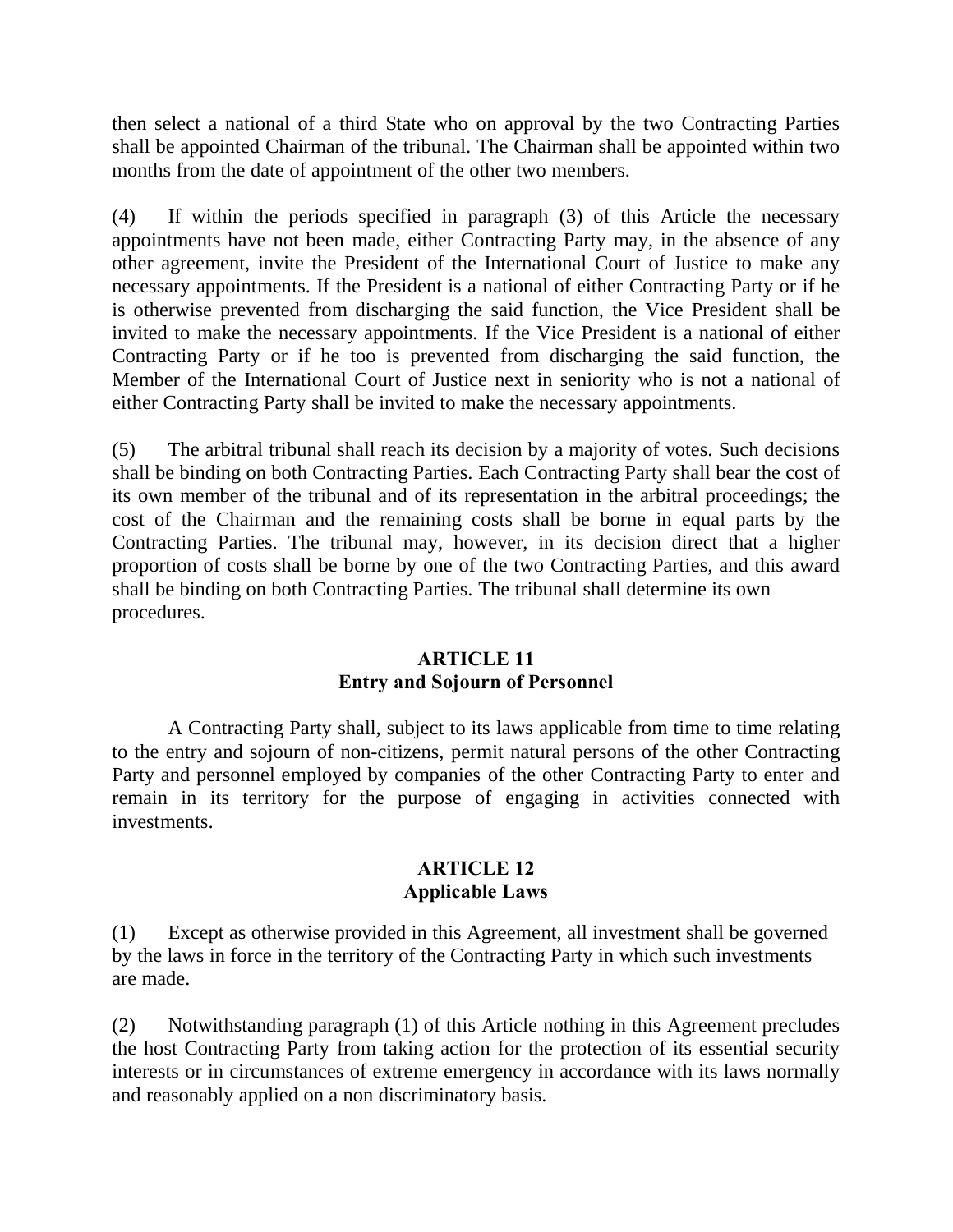# **ARTICLE 13 Transparency**

Either Contracting Party shall endeavour to publish, or otherwise make publicly available, its laws, regulations, procedures and administrative rulings and judicial decisions of general application which may affect the operation of this Agreement.

# **ARTICLE 14 Application of other Rules**

If the provisions of law of either Contracting Party or obligations under international law existing at present or established hereafter between the Contracting Parties in addition to the present Agreement contain rules, whether general or specific, entitling investments by investors of the other Contracting Party to a treatment more favourable than is provided for by the present Agreement, such rules shall to the extent that they are more favourable prevail over the present Agreement.

## **ARTICLE 15 Entry into Force**

This Agreement shall be subject to ratification and shall enter into force on the date of exchange of Instruments of Ratification.

# **ARTICLE 16 Duration and Termination**

(1) This agreement shall remain in force for a period of ten years and thereafter it shall be deemed to have been automatically extended unless either Contracting Party gives to the other Contracting Party a written notice of its intention to terminate the Agreement. The Agreement shall stand terminated one year from the date of receipt of such written notice.

(2) Notwithstanding termination of this Agreement pursuant to paragraph (1) of this Article, the Agreement shall continue to be effective for a further period of fifteen years from the date of its termination in respect of investments made or acquired before the date of termination of this Agreement.

In witness whereof the undersigned, duly authorized thereto by their respective Governments, have signed this Agreement.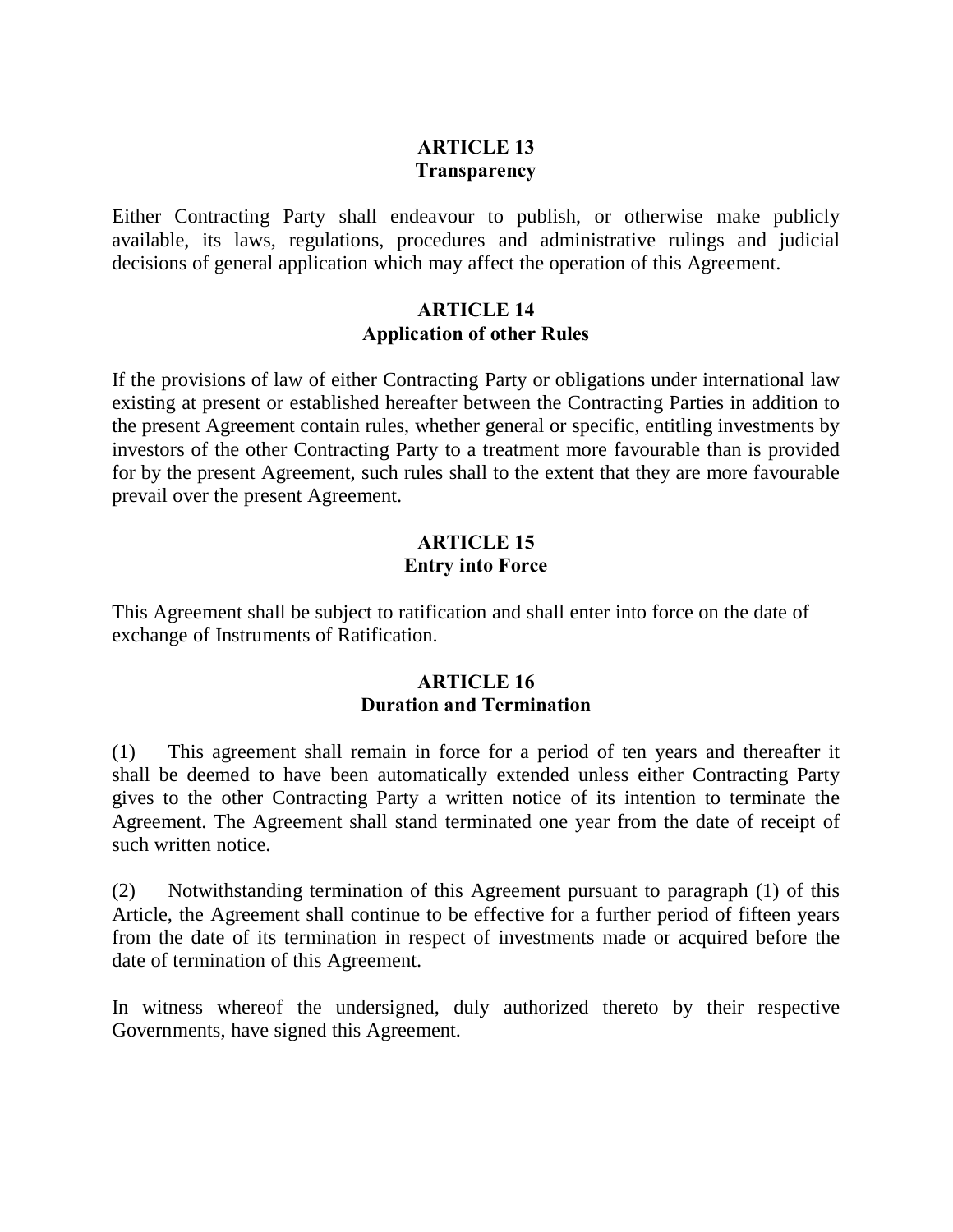Done at Iceland on this 29th day of June 2007, in two originals each in the Hindi, Icelandic and English languages, all texts being authoritative. In case of any divergence, the English text shall prevail.

For the Government of **For the Government of** 

**the Republic of India. the Republic of Iceland**

**sd/ sd/-**

**(P. Chidambaram) Finance Minister**